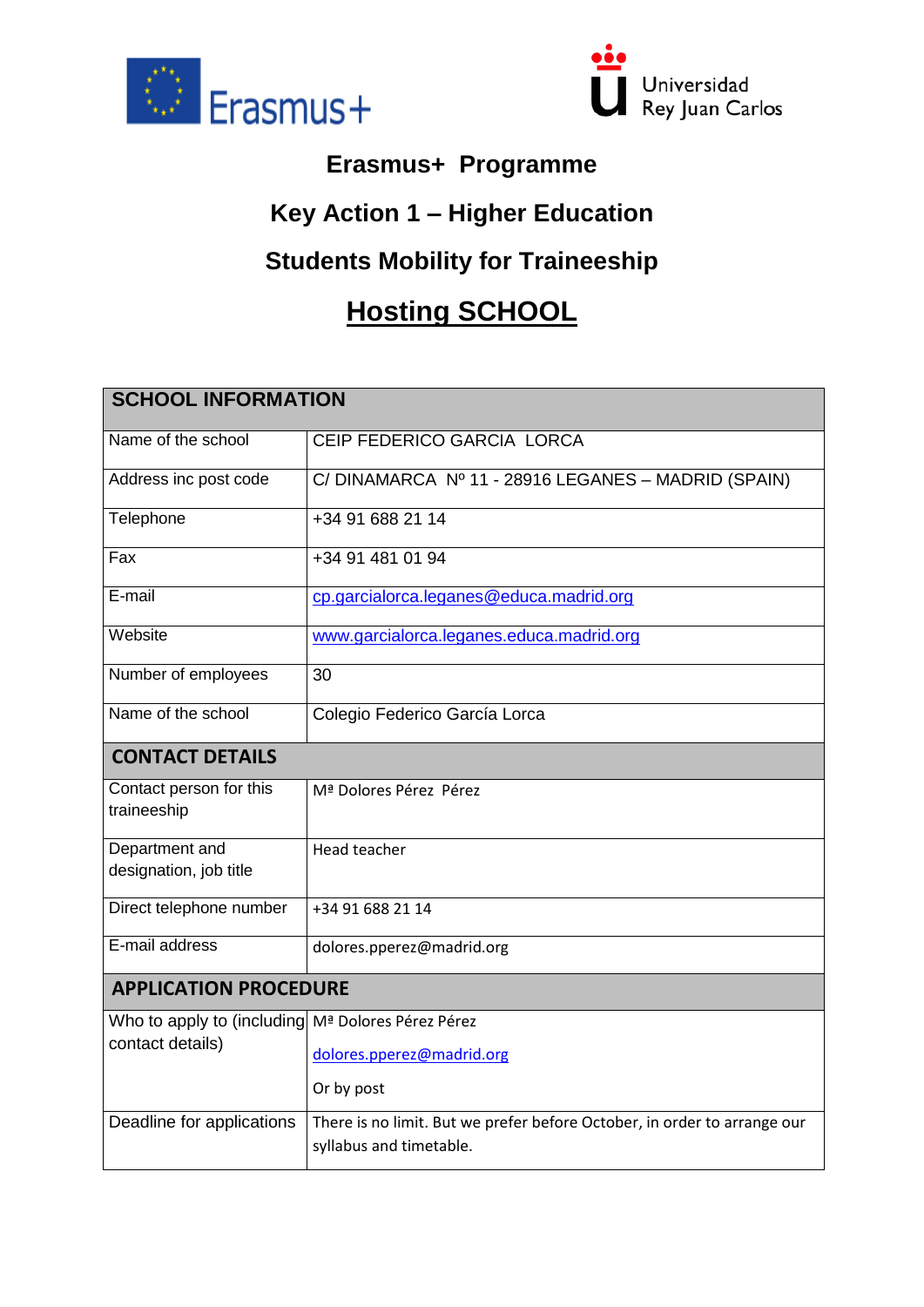| Application process | Contact us by e-mail or post, in order to reach an agreement about dates,   |
|---------------------|-----------------------------------------------------------------------------|
|                     | timetable, responsibilities and tasks at Primary level classroom (from 6 to |
|                     | 12 years old).                                                              |
| Other               | We offer some advantages, such us, taking part in excursions and cultural   |
|                     | activities that allow the candidate to know our culture and city. Friendly  |
|                     | and familiar environment, with a supportive staff.                          |

Please provide as much information on the placement as possible – too much information is better than not enough!

| <b>TRAINEESHIP INFORMATION</b>                      |                                                                                                                                                                                                                                                                                                                                                                                                                                                                                                            |  |
|-----------------------------------------------------|------------------------------------------------------------------------------------------------------------------------------------------------------------------------------------------------------------------------------------------------------------------------------------------------------------------------------------------------------------------------------------------------------------------------------------------------------------------------------------------------------------|--|
| Subject area (languages;<br>education; mathematics) | We prefer support for English conversation with our students, but we<br>accept personal initiatives. We offer the opportunity to practice Spanish<br>with our staff. Also we are open to talk about other subjects. Even we<br>accept more than one student.                                                                                                                                                                                                                                               |  |
| Location                                            | We are in Leganés. It is located near Madrid, ten minutes to Atocha<br>station, in the city center, by local train. It is also well served by tube and<br>buses. There is a University and a friendly environment with supportive<br>citizens. Leganés is an important and industrial city, plenty of gardens<br>and big parks, with big shopping centres and sport centres, monuments<br>and a Sculpture Museum. There is an important cycle lane. There are<br>lots of places to visit and things to do. |  |
| <b>Start Date</b>                                   | Undefined                                                                                                                                                                                                                                                                                                                                                                                                                                                                                                  |  |
| Duration                                            | Eight month. Open to other proposals.                                                                                                                                                                                                                                                                                                                                                                                                                                                                      |  |
| Working hours per week                              | Only four days a week, five hours a day (from 9:00 to 14:00). With free<br>Monday o Friday, to allow trainees going on trips or courses. There is a<br>chance to teach English to teacher staff only a day a week from 14:00 to<br>15:00. The trainee never has to stay alone in the classroom; he will be<br>always with the English teacher.<br>In the afternoon, the trainees have the opportunity to get students for<br>extra money, with English private classes.                                    |  |
| Description of<br>activities, tasks                 | Only giving support to the teacher in charge, sharing activities with him-<br>her in English class. If the trainee would like to take part in other type of<br>activities, we can get an agreement. We offer to take part in our cultural<br>and school activities (festivals, carnival, Peace day, ecological<br>competition), Knowing Leganés and Madrid.                                                                                                                                                |  |
| Accommodation (please<br>select)                    | We offer our help to look for accommodation, as cheaper as<br>possible, renting a flat or as a flatmate.                                                                                                                                                                                                                                                                                                                                                                                                   |  |
|                                                     | Details of financial and "in We have taken part in this programme and our trainees always felt                                                                                                                                                                                                                                                                                                                                                                                                             |  |